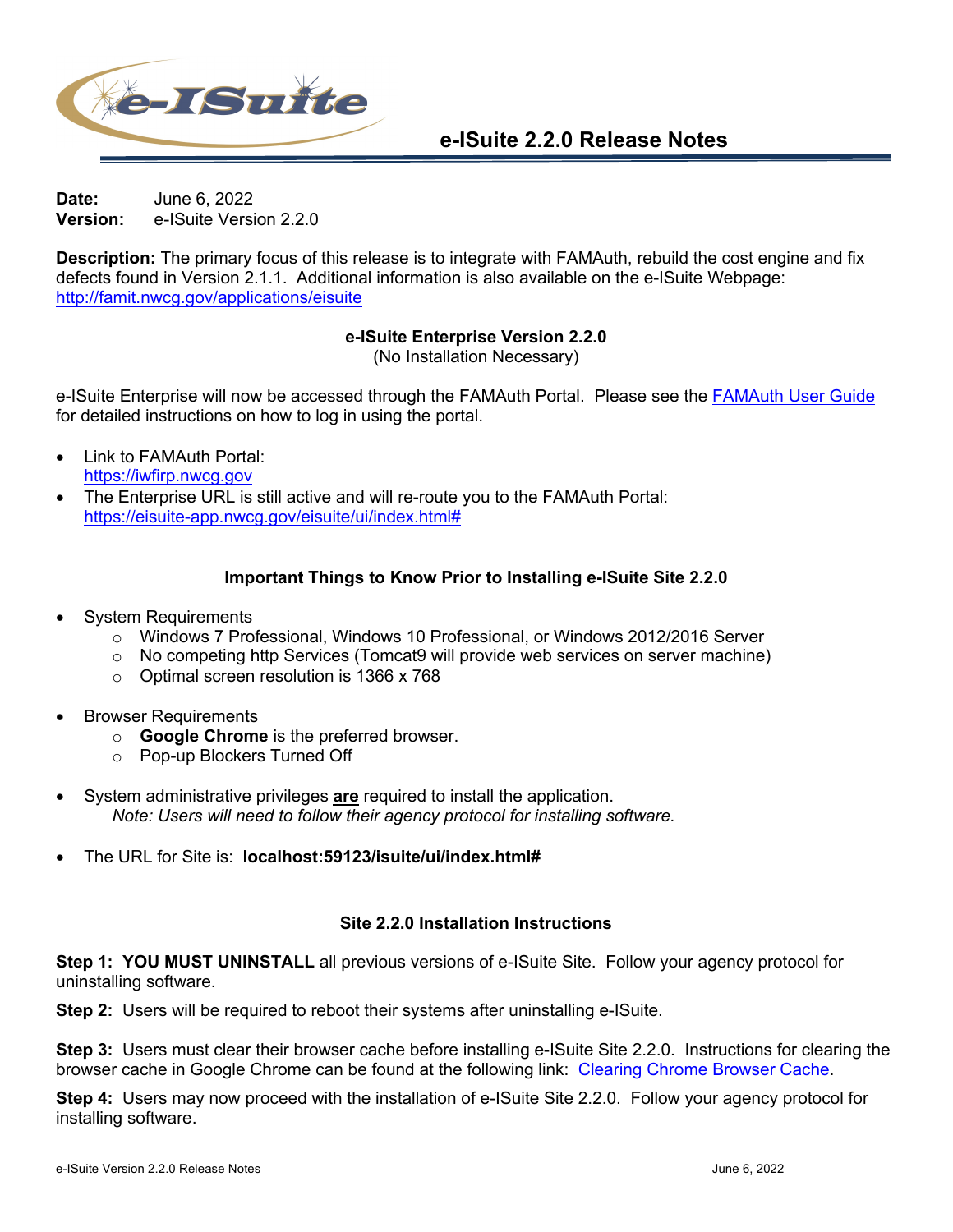## **Version 2.2.0 Release Summary**

| Functional<br>Area   | <b>Summary</b>                                                                                                                                                               |
|----------------------|------------------------------------------------------------------------------------------------------------------------------------------------------------------------------|
| Check-In             | Fixes an issue where it was required to log out of the application to<br>see updated Check-In Settings.                                                                      |
| Check-In             | The buttons on the Roster Resources window were updated and re-<br>ordered.                                                                                                  |
| Cost                 | Fixes an issue where the system was incorrectly changing cost data<br>when adding a manual daily cost record to a parent record.                                             |
| Cost                 | Other fields on the Cost Data tab are now numbered correctly.                                                                                                                |
| Cost                 | An Actual Release Date is now required when changing Other Cost<br>resources status to demobed.                                                                              |
| Cost                 | The Ibs. cargo field on the aircraft daily cost screen will now accept<br>six characters.                                                                                    |
| Cost                 | A note was added next to the Analysis Exception Resources Daily<br>Cost Exceeds report to emphasize the amount entered will only<br>apply to the current day's cost records. |
| Cost                 | Fixes an issue where the system was not updating the daily cost<br>records if an agency was added after cost had been run.                                                   |
| Cost                 | Fixes an issue where the system was not retaining updated cost data<br>if the default accounting code was changed in the daily cost record.                                  |
| Cost                 | Fixes an issue where deleting time postings was causing duplicate<br>cost records.                                                                                           |
| Cost                 | Adjustments from the Time module will no longer automatically flow<br>down in daily cost.                                                                                    |
| Cost                 | Fixes an issue where duplicate cost records were displaying on<br>flowed-down records.                                                                                       |
| Cost                 | The Update Rates button was removed from the daily cost screen<br>due to it being obsolete.                                                                                  |
| <b>Cost Accruals</b> | The Cost Accruals area has been removed from the application as<br>this data is now being captured by the USFS using another method.                                         |
| <b>Cost Groups</b>   | Fixes an issue where agencies that had been removed from a Cost<br>Group were still displaying on the Cost Share reports.                                                    |
| <b>Cost Groups</b>   | Fixes an issue where the cost group dates were not displaying in the<br>correct order on the Manage Agency Percentages tab.                                                  |
| <b>Cost Groups</b>   | Fixes an issue where Cost Groups were being removed if there was<br>an actual time posting.                                                                                  |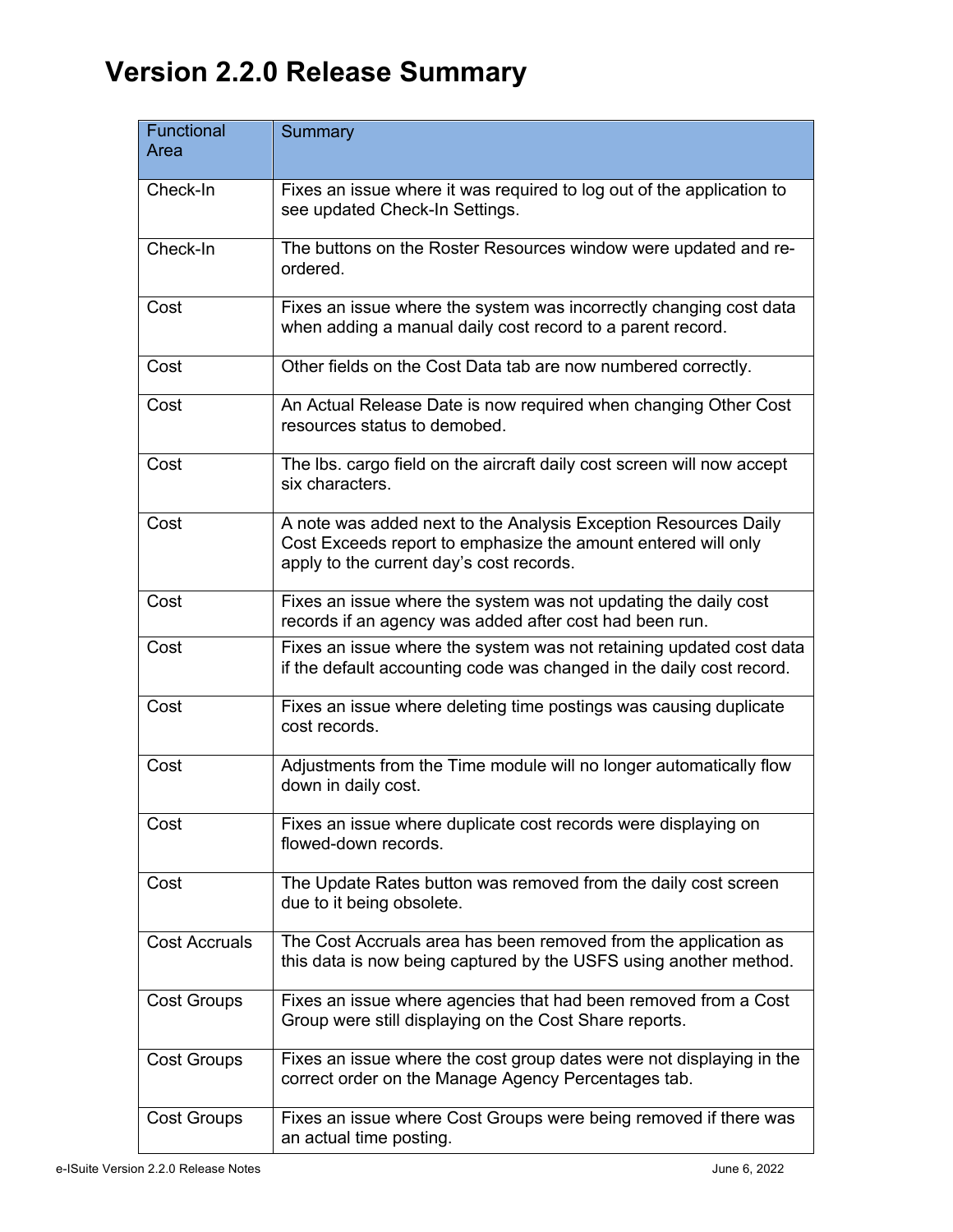| Functional<br>Area            | <b>Summary</b>                                                                                                                                           |
|-------------------------------|----------------------------------------------------------------------------------------------------------------------------------------------------------|
| Custom<br>Reports             | Fixes an issue where the Point of Hire field was not returning data in<br>the Resources-Time Custom Report view.                                         |
| Custom<br>Reports             | Fixes an issue where the Shift field was not returning data in the<br>Resources-Cost Custom Report view.                                                 |
| Demob                         | Fixes an issue where the system would accept an Estimated Date of<br>Arrival that was prior to the Actual Release Date.                                  |
| Demob                         | Fixes an issue where the system would accept a Tentative Release<br>Date that was prior to the Incident Start Date.                                      |
| Demob                         | The instructions for the Available for Release Report were updated<br>for clarity.                                                                       |
| Demob                         | Fixes an issue where the Flight # was not displaying on the Ground<br>Support Report.                                                                    |
| Demob                         | Fixes issues where editing resources with the Travel Method of AR<br>resulted in an error message and the changes would not save.                        |
| Demob                         | Fixes an issue where the system would not generate the Ground<br>Support Report if a Tentative Release Date/Time was defined.                            |
| <b>FAMAuth</b><br>Integration | e-ISuite Enterprise will now be accessed via the FAMAuth Portal.                                                                                         |
| Financial<br>Export           | Fixes an issue where the Financial Export file was being saved as a<br>PDF instead of a FEX file if it was created using the Mozilla Firefox<br>browser. |
| Financial<br>Export           | If there is only one incident in a group, the system will now<br>automatically populate the incident field on the Financial Export<br>screen.            |
| General                       | A field was added in the Common Data area for Email Address.                                                                                             |
| General                       | Fixes an issue where the Mobilization Date couldn't be removed.                                                                                          |
| General                       | Dates exceeding 60 days beyond the current date will now be<br>prevented throughout the application.                                                     |
| <b>IAP</b>                    | Formatting was done to the ICS-205 to allow more data before a<br>second page is created.                                                                |
| <b>IAP</b>                    | The system now prevents External Attachments that are not in PDF<br>format.                                                                              |
| <b>IAP</b>                    | The # of Persons can now be removed in Block 5 of the ICS-204.                                                                                           |
| <b>IAP</b>                    | Fixes an issue where Block 3 of the ICS-204 would accept more<br>characters than would print on the form.                                                |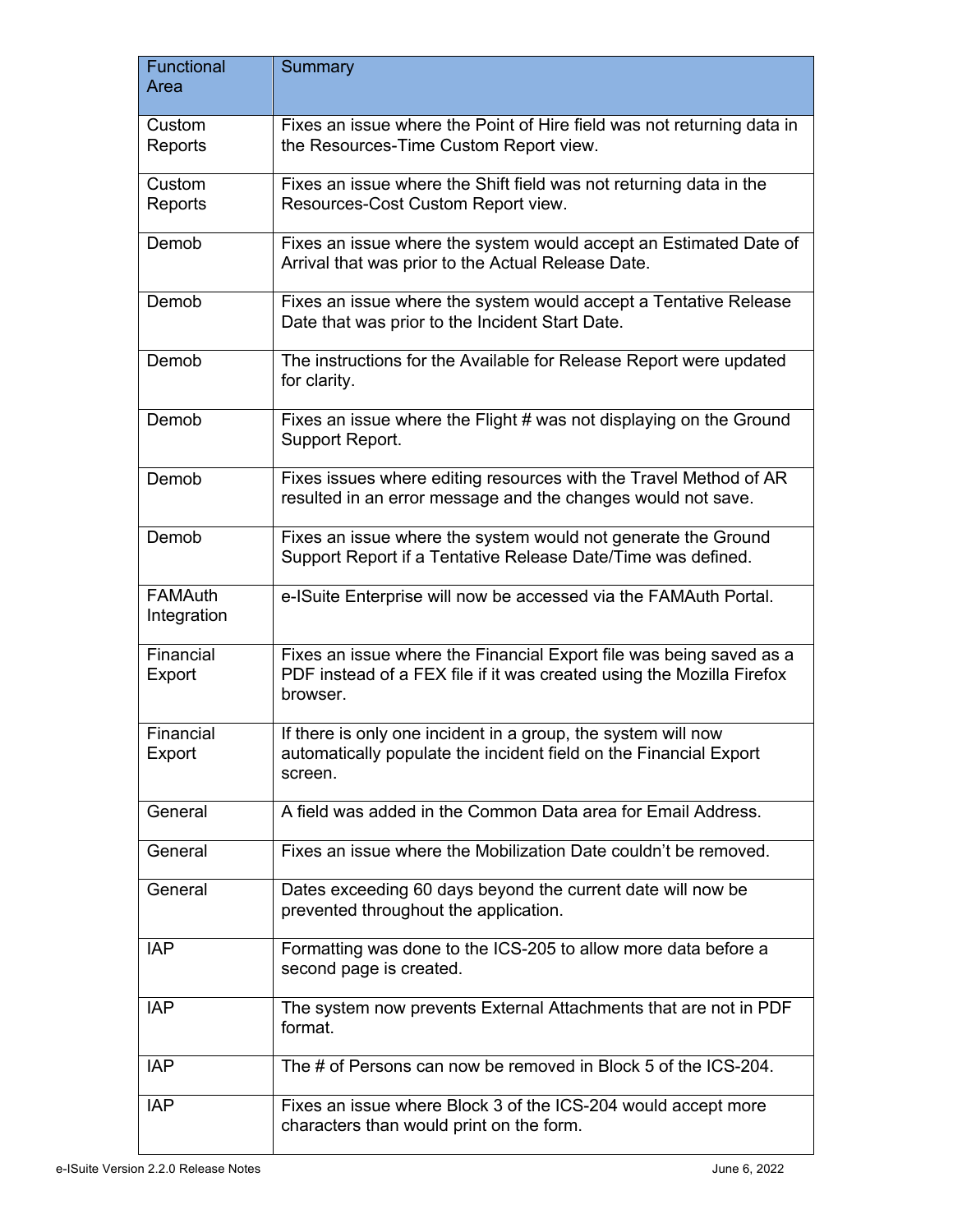| Functional<br>Area | Summary                                                                                                                                                                               |
|--------------------|---------------------------------------------------------------------------------------------------------------------------------------------------------------------------------------|
| <b>IAP</b>         | A close option was added to the Add Blank Line pop-up window.                                                                                                                         |
| <b>IAP</b>         | Formatted the appearance of the Plan Name and Operational Period<br>on the Tree View.                                                                                                 |
| Incidents          | Fixes an issue where the Incidents screen would lose focus of the<br>selected incident when you moved to a module and then back to the<br>Incidents screen.                           |
| Plans Reports      | Updated the instructions for the Qualifications Report for clarity.                                                                                                                   |
| Reference<br>Data  | Updated Reference Data tables to include Item Codes, AD Rates,<br>Unit ID's, FS Region/Units and Event Types.                                                                         |
| Time               | The field for UEI has been added to the Contractor/Cooperator<br>screens.                                                                                                             |
| Time               | Fixes an issue where all fields were not displaying on the Post Time<br>screen if there was a change to the Employment Type.                                                          |
| Time               | Fixes an issue where an error message appeared when trying to<br>print more than one duplicate original OF-286 Invoice on the Time<br>Reports screen.                                 |
| Time               | Fixes an issue where the system was not displaying the prompt to<br>validate when a Contract/Agreement expiration date is prior to the<br>current system date.                        |
| Time               | OF-288 invoices for crew members will now print in Request Number<br>order.                                                                                                           |
| Time               | Fixes an issue where data was being cut off on the Description and<br>Amount fields on the OF-286 Adjustments page.                                                                   |
| Time               | The system now displays a prompt when generating an original OF-<br>286 and OF-288 if there are adjustment postings that are outside of<br>the time postings dates.                   |
| Time               | The system displays a message stating "Resource has inactive<br>Status" and the fields are disabled on the Post Time screen if the<br>resource has a status of Demobed or Reassigned. |
| Time               | The OF-286 checkbox will now only display in Common Data for<br>users that have the Time role.                                                                                        |
| Time               | The Vendor Resource Summary Report now sorts correctly when<br>using the Request Number sort option.                                                                                  |
| Time               | Fixes an issue where a time posting more than 5 days past the<br>current system date could not be entered for crew members.                                                           |